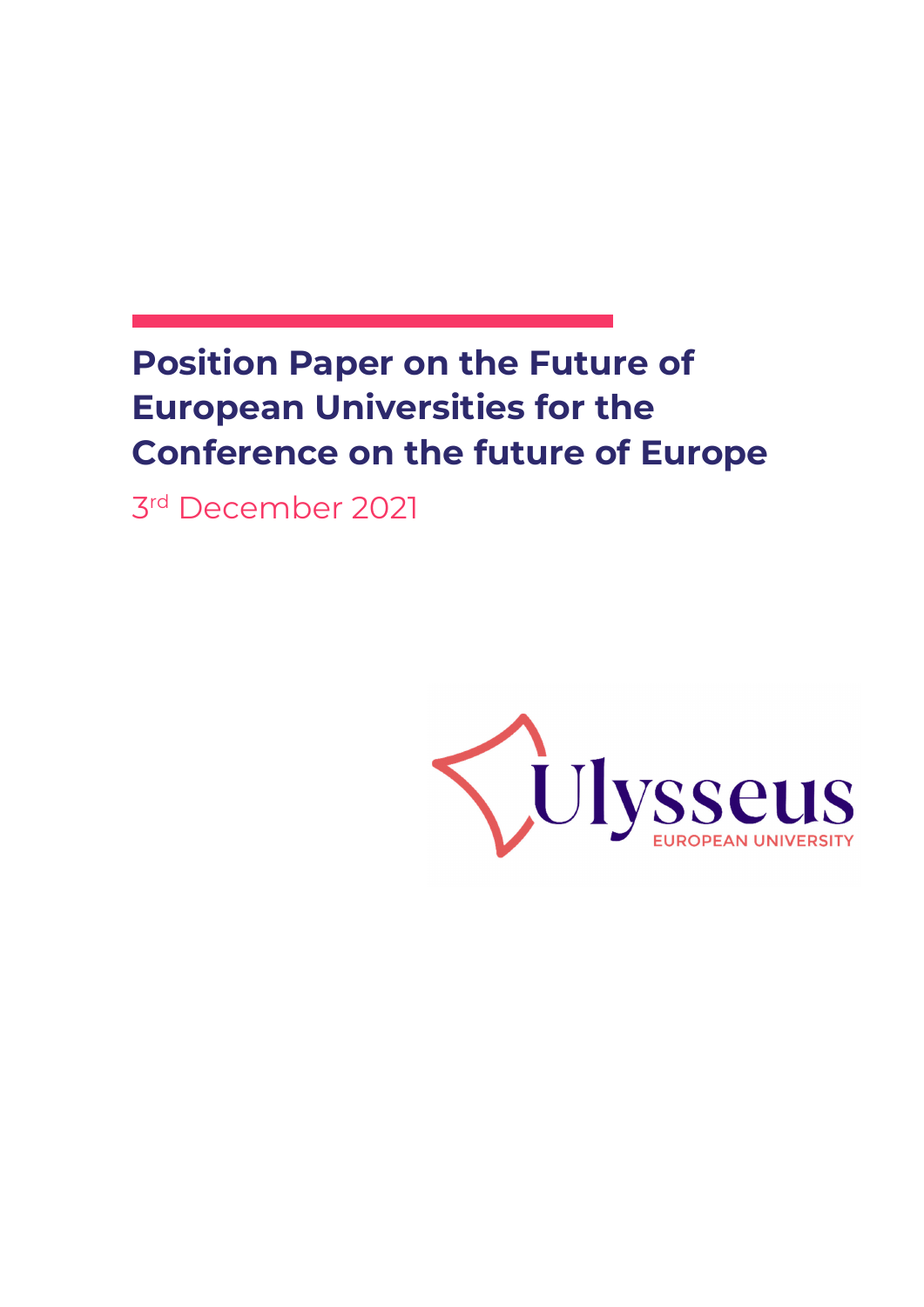

Ulysseus alliance's vision is to become an excellency-recognized University built upon the European values of social cohesion and respect for human rights. Contributing towards this goal it is our mission to be a European University open to the world, persons-centred and entrepreneurial, with students actively participating in its development.

Ulysseus welcomes the EU's initiative for the Conference on the Future of Europe having a participatory dialogue with citizens from across the Union. Young people in particular have a lot to contribute to these discussions impacting their future and those of upcoming European generations. It is essential that their views are heard and acted upon during the Conference process. The Conference is a unique opportunity for the institutions to listen and to enact real change through its implementation.

Ulysseus students' ideas and wishes were collected in in a co-creation session on the future of European Universities in order to feed a Manifesto that is currently under preparation by the European Student Community (Action 3) and will be brought out within the Conference on the Future of Europe. The European Student Community is a grassroots project initiated by students from European Universities aiming to be the voice of European students in the Conference.

With this aim, we have gathered our inputs and perspectives in this position paper for becoming a European University of the future. We want to express that we consider the following items crucial to be taking into account for the further development of European universities.

# **Excellence**

- Putting less pressure on students while their studies
- Create common degrees, implementing free mobility between universities
- Conducting both oral and written exams and include soft skills exams
- Updating study-programs regularly
- Investing in research projects like Erasmus+ and Horizon Europe, relating to different themes and topics.

# **Digital Transition**

- Digitalizing bureaucracy processes in our institutions
- Implementing more practical and intuitive forms of teaching & learning
- Universities providing more online tools for students
- Educating teachers and students in a responsible use of technology
- Giving all stakeholders access to tools & infrastructure

# **Green Transition**

- Taking care of the environment by planting trees in order to also have a good aesthetic of the place
- Organizing extracurricular activities related to environment and nature
- Establishing incentives for the use of public transport and bikes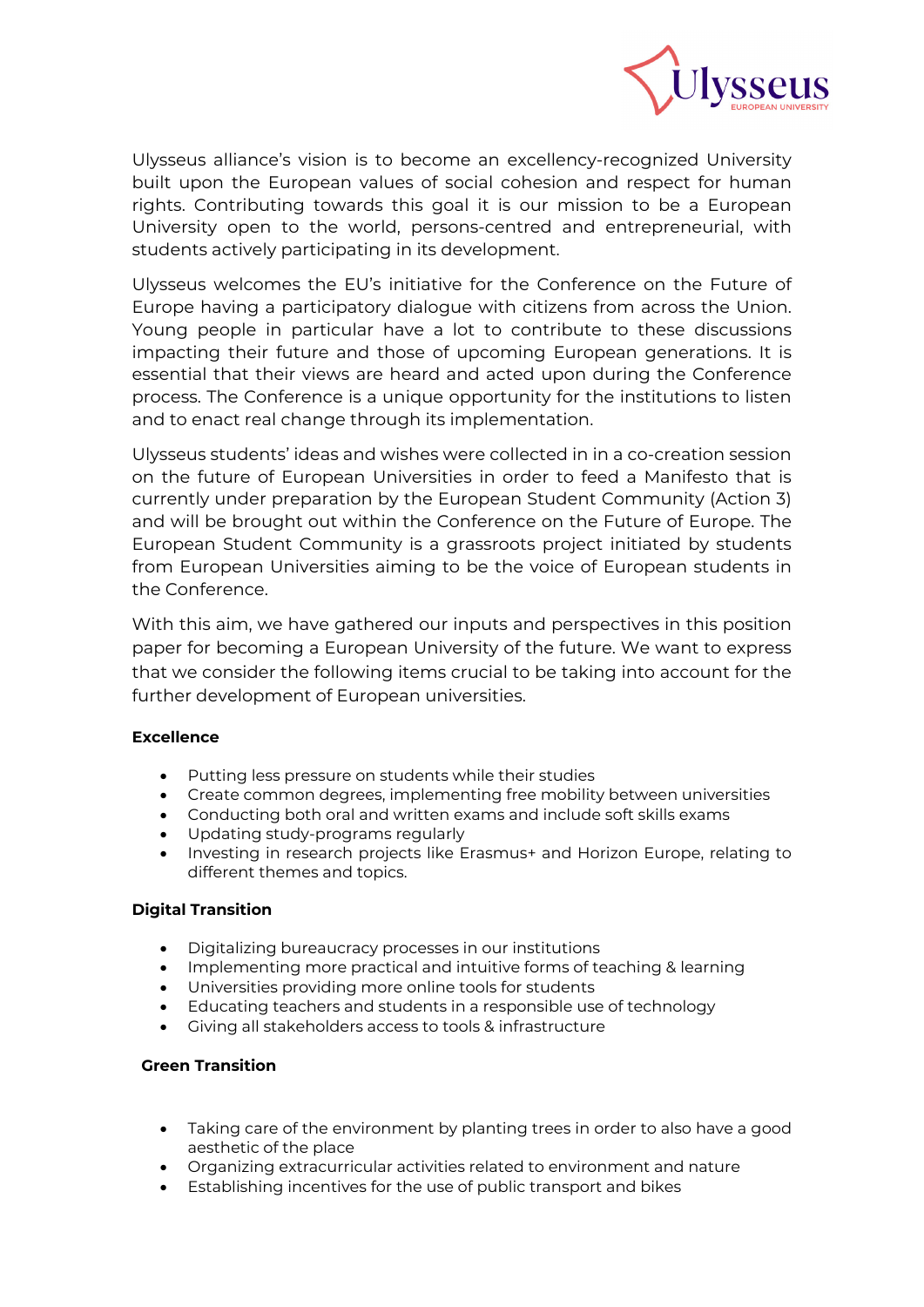

- Proving more documents online for reducing paper use in general
- Including students into the process of creating solutions for environmental issues

#### **Multi-Stakeholders engagement**

- Creating specific courses organized by stakeholders to raise consciousness and knowledge
- Establishing a strong network to the industry to enable students into having internships in stakeholder companies
- Bringing together stakeholders of the university with students to create attractive work environments for future employees
- Strengthening relationships between public organisations and our institutions
- Upholding the conversations with stakeholders in our community

#### **Lifelong and lifewide learning**

- Supporting people living a healthy lifestyle e.g. through more activities outdoor
- Organizing meetings between students from different cultures to strengthen international relations
- Offering many more Open Events on different topics e.g. food, sports or languages
- Creating strong & connected Alumni Networks, improving the interaction between past and present students
- Innovating the teaching methods and having alternative methodologies to study

#### **Inclusion and diversity**

- Providing grants to support students with economic difficulties
- Establish protocols to act against bullying
- Enhancing diversity in all matters of European Universities
- Offering diversity studies and respect minorities and gender equality
- Funding opportunities of scholarships and opportunities for everyone

The students of Ulysseus, therefore, call for these jointly decided conclusions for further steps for our European University to become a European University of the future.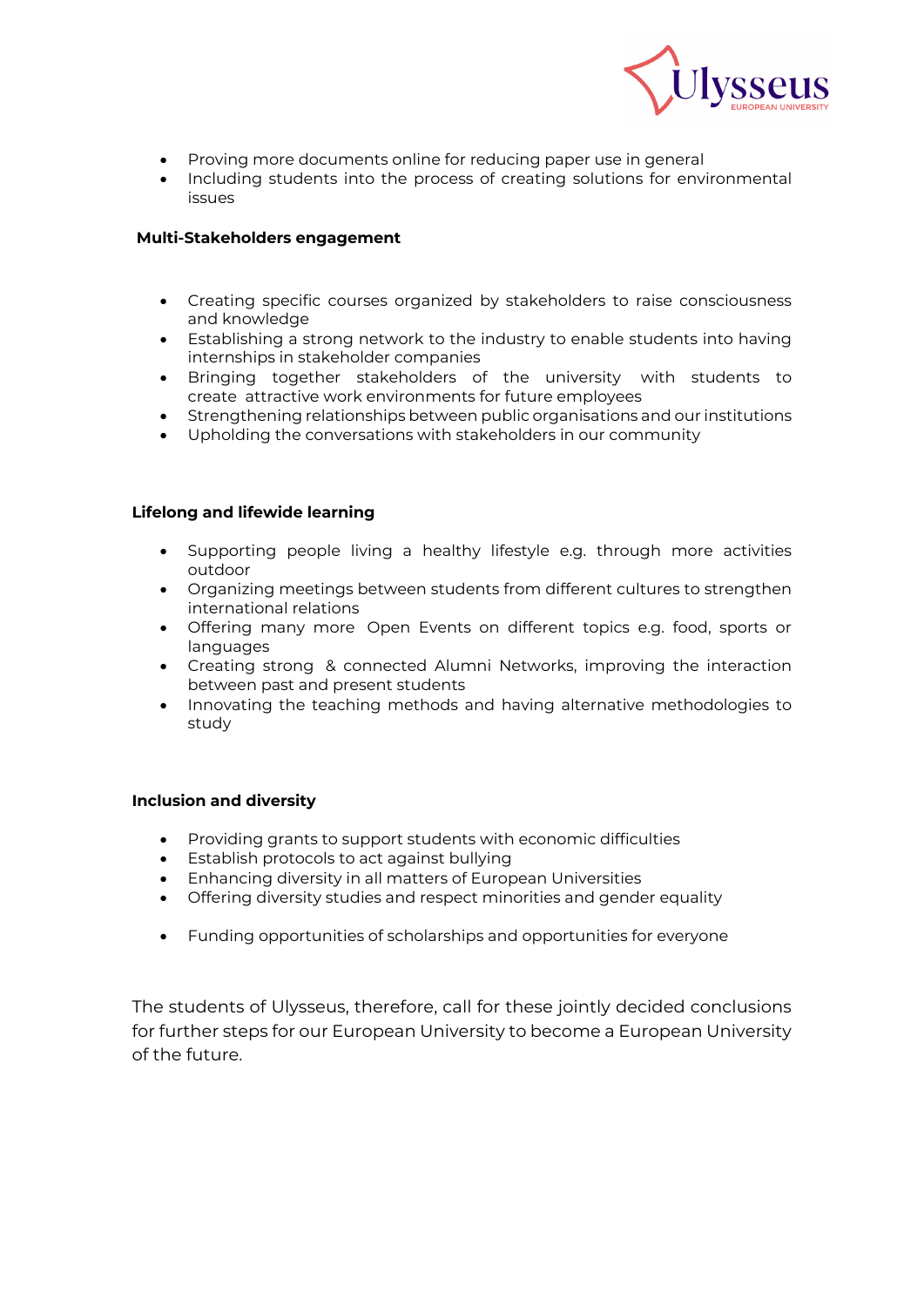

# *Background:*

*This document was put together by a selection of students of the Ulysseus European University, through online preparatory design thinking work and an in-person cooperation activity, as part of the Ulysseus European University Open Event that took place on the 2nd and 3rd of December of 2021. The list of participants can be found in Annex 1.*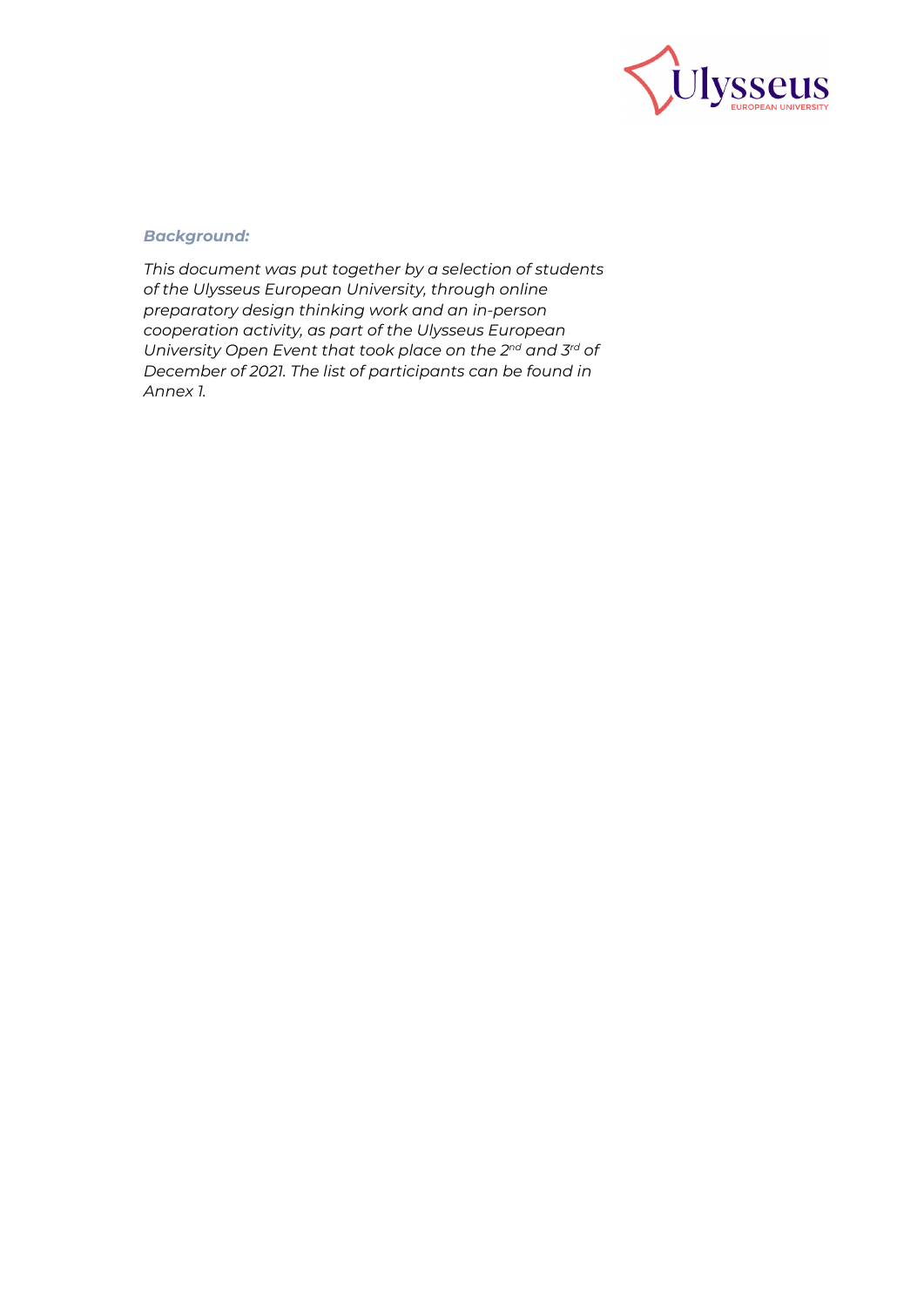

# **Annex - Participants of the session on the Future of European Universities for the Conference on the Future of Europe**

| <b>Name</b>           | <b>Surname</b>     | <b>University</b>                          |
|-----------------------|--------------------|--------------------------------------------|
| Yana                  | Liubarskaia        | haaga-helia-university-of-applied-sciences |
| Tomi                  | Lempinen           | haaga-helia-university-of-applied-sciences |
| Laura                 | Tolvanen           | haaga-helia-university-of-applied-sciences |
| Cristiana             | Dabija             | mci-or-the-entrepreneurial-school-r        |
| Michala               | Weissová           | technical-university-of-kosice             |
| Adam                  | Valiska            | technical-university-of-kosice             |
| Lorenza               | Vittoriano         | universite-cote-d-azur                     |
| Sirine                | Ben Hadj Khalifa   | universite-cote-d-azur                     |
| Anh                   | Nguyen             | universite-cote-d-azur                     |
| Anna                  | <b>Bozzo</b>       | university-of-genoa                        |
| Maria Elena           | Cassinelli         | university-of-genoa                        |
| Irene                 | Sante              | university-of-genoa                        |
| Clelia                | Vignolo            | university-of-genoa                        |
| Marta                 | Serra              | university-of-genoa                        |
| Agustín               | Morilla Colmenero  | university-of-seville                      |
| M <sup>a</sup> Carmen | Hinojosa Corbacho  | university-of-seville                      |
| Carmen                | Antúnez López      | university-of-seville                      |
| <b>Blanca</b>         | Ruiz Estévez       | university-of-seville                      |
| Clara                 | Romero García      | university-of-seville                      |
| Pedro Jesús           | García             | university-of-seville                      |
| Enrique J.            | Díaz Montaña       | university-of-seville                      |
| Alfonso               | Márquez Martínez   | university-of-seville                      |
| <b>Billy James</b>    | Williams           | university-of-seville                      |
| Daniel                | Salado Hidalgo     | IES-Aleman                                 |
| Francis               |                    |                                            |
| Pamela                | Martínez Espinoza  | IES-Aleman                                 |
| Elsa                  | Vallejos           | IES-Carande                                |
| Lucía                 | Carmona Zabala     | IES-Carande                                |
| Diego                 | Jiménez            | IES-Carande                                |
| Cristina              | Lomelino Rodríguez | university-of-seville                      |